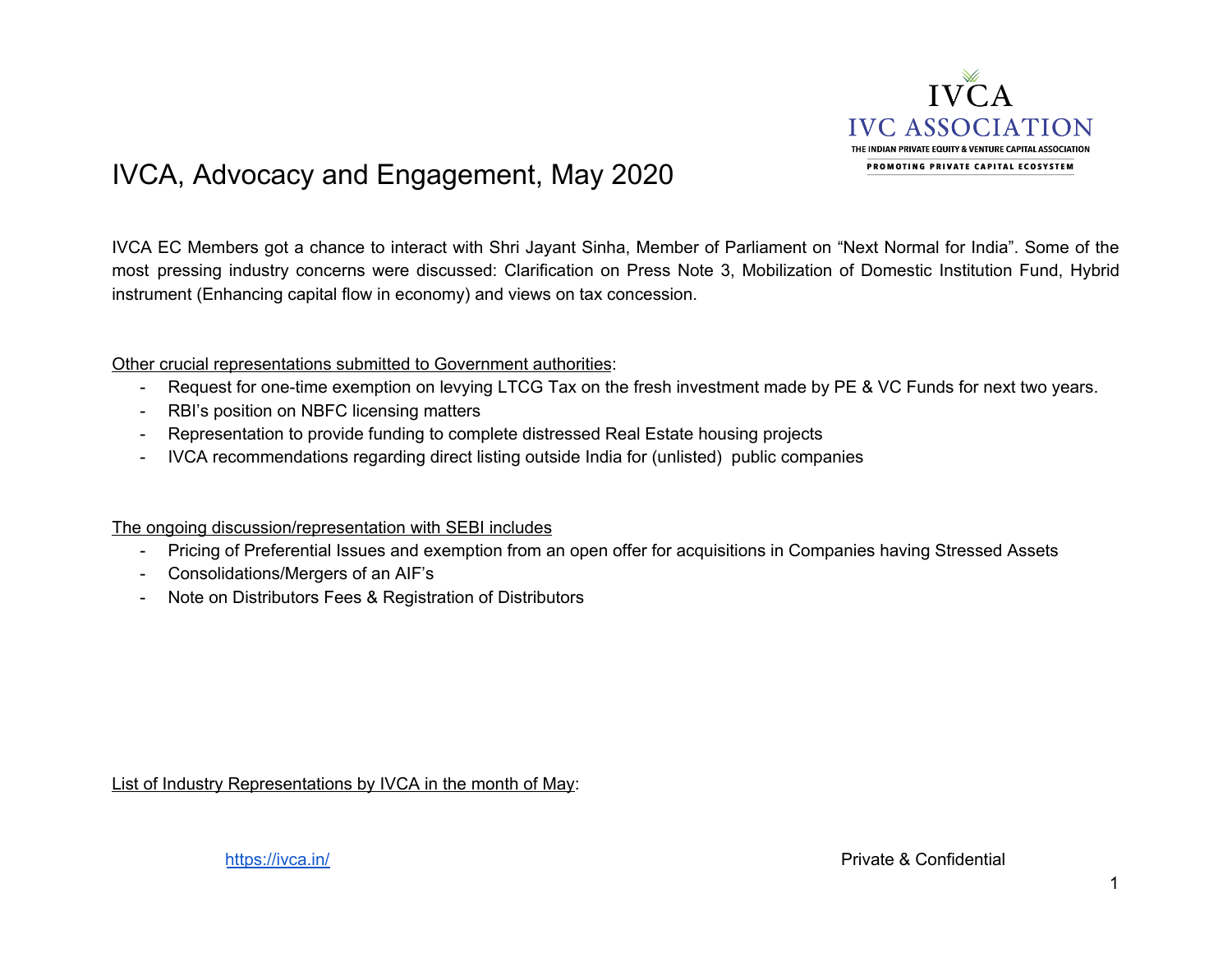

## IVCA, Advocacy and Engagement, May 2020

| <b>Date</b> | <b>Representation</b>                                                                                                                                                                                                   | <b>Government Department,</b><br><b>Ministry, Regulator</b> |
|-------------|-------------------------------------------------------------------------------------------------------------------------------------------------------------------------------------------------------------------------|-------------------------------------------------------------|
| 07.05.2020  | IVCA member survey-"Dry Powder with alternative assets funds are ~\$80 Billion" and<br>clarification request on Press Note 3 (2020 Series)                                                                              | Hon'ble CIM, DPIIT                                          |
| 09.05.2020  | Request for one-time exemption on levying long term capital gains (LTCG) Tax on fresh<br>investment made by Private Equity (PE) and Venture Capital (VC) Funds for the next two<br>years.                               | CBDT, DEA                                                   |
| 13.05.2020  | Recommendations for Enhancing Capital Flows in the Economy                                                                                                                                                              | Hon'ble Finance Minister                                    |
| 13.05.2020  | Representation on Consultation paper relating to "Pricing of Preferential Issues and<br>exemption from an<br>open offer for acquisitions in Companies having Stressed Assets"                                           | <b>SEBI</b>                                                 |
| 13.05.2020  | Private equity investments in Non-Banking Financial Companies -RBI's position on NBFC<br>licensing matters                                                                                                              | <b>RBI</b>                                                  |
| 15.05.2020  | Setting up of an AIF registered with SEBI, by the Government to buy<br>stressed / non-performing loans from banks and financial institutions and provide funding<br>to complete distressed Real Estate housing projects | IBBI, Ministry of Housing and Urban<br>Affairs              |
| 20.05.2020  | IVCA suggestion: Private equity investments in Non-Banking Financial Companies -RBI's<br>position on NBFC licensing matters                                                                                             | Department of Financial Services,<br><b>DEA</b>             |
| 20.05.2020  | Note on Consolidation/Merger of AIFs                                                                                                                                                                                    | <b>SEBI</b>                                                 |
| 20.05.2020  | Note on Distributors Fees & Registration of Distributors                                                                                                                                                                | <b>SEBI</b>                                                 |